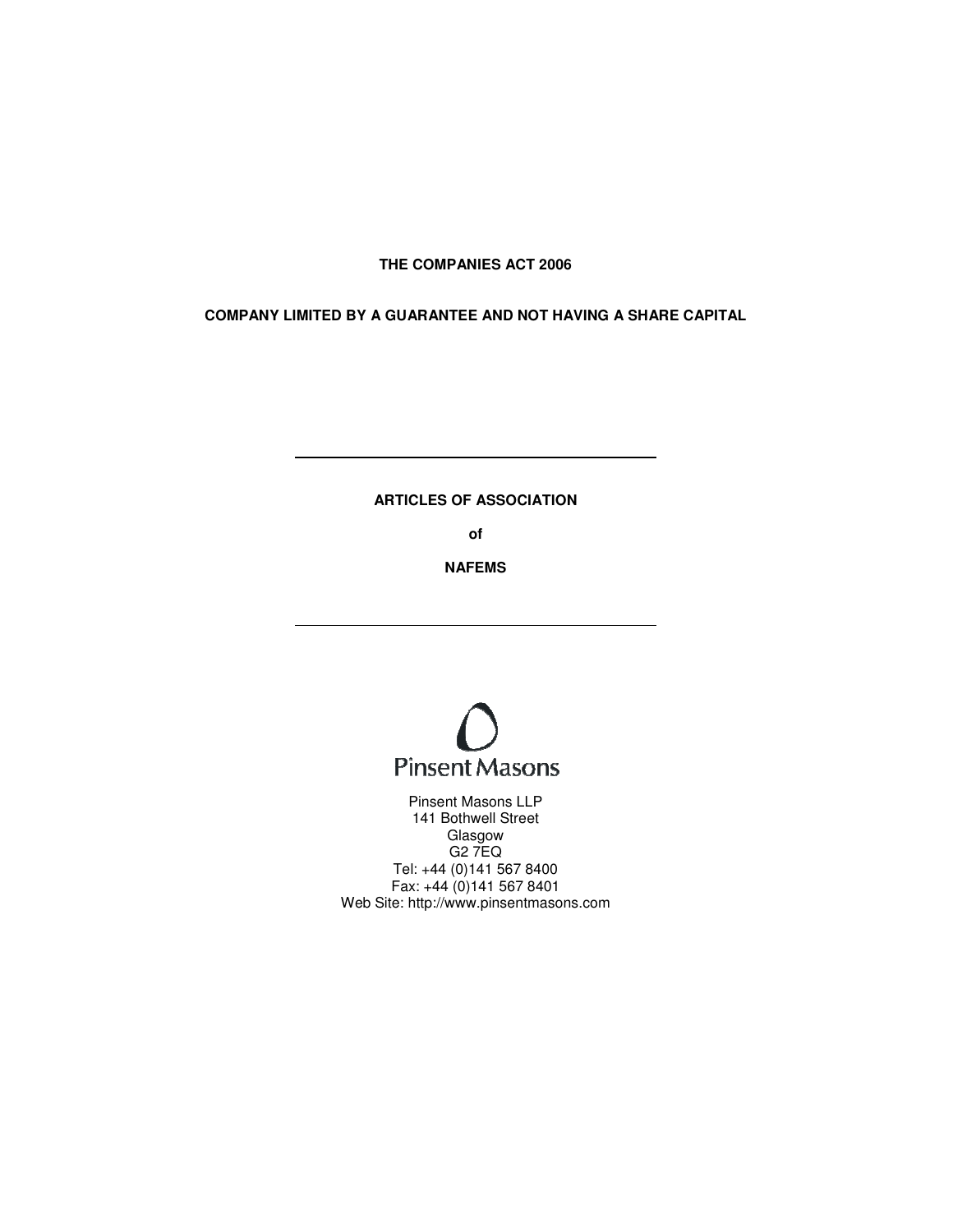# **THE COMPANIES ACT 2006**

### **COMPANY LIMITED BY GUARANTEE AND NOT HAVING A SHARE CAPITAL**

### **ARTICLES OF ASSOCIATION**

#### **of**

# **NAFEMS**

#### **GENERAL**

- 1 The name of the Company (hereinafter called the "**Association**") is "NAFEMS".
- 2 The registered office of the Association will be situated in Scotland.
- 3 In this document the words in the first column of the Table next hereinafter contained shall bear the meaning set opposite to them respectively in the second column thereof, if not inconsistent with the subject or context -

| Words              | <b>Meanings</b>                                                                                                                                                                                                                        |
|--------------------|----------------------------------------------------------------------------------------------------------------------------------------------------------------------------------------------------------------------------------------|
| The Act            | The Companies Act 2006 and every statutory<br>modification and re-enactment thereof for the time<br>being in force.                                                                                                                    |
| The Articles       | These Articles of Association and the regulations of<br>the Association from time to time in force.                                                                                                                                    |
| The Association    | The Company                                                                                                                                                                                                                            |
| The Council        | The Board of Directors for the time being of the<br>Association.                                                                                                                                                                       |
| Director           | A member of the Council as appointed from time to<br>time.                                                                                                                                                                             |
| The Office         | The registered office of the Association.                                                                                                                                                                                              |
| The United Kingdom | Great Britain and Northern Ireland                                                                                                                                                                                                     |
| Member             | A member of the Company from time to time                                                                                                                                                                                              |
| Month              | Calendar month                                                                                                                                                                                                                         |
| In writing         | Written, printed or lithographed, or partly one and<br>partly another, and other modes of representing or<br>producing words in a visible form. For the avoidance<br>of doubt, this includes all forms of electronic<br>communication. |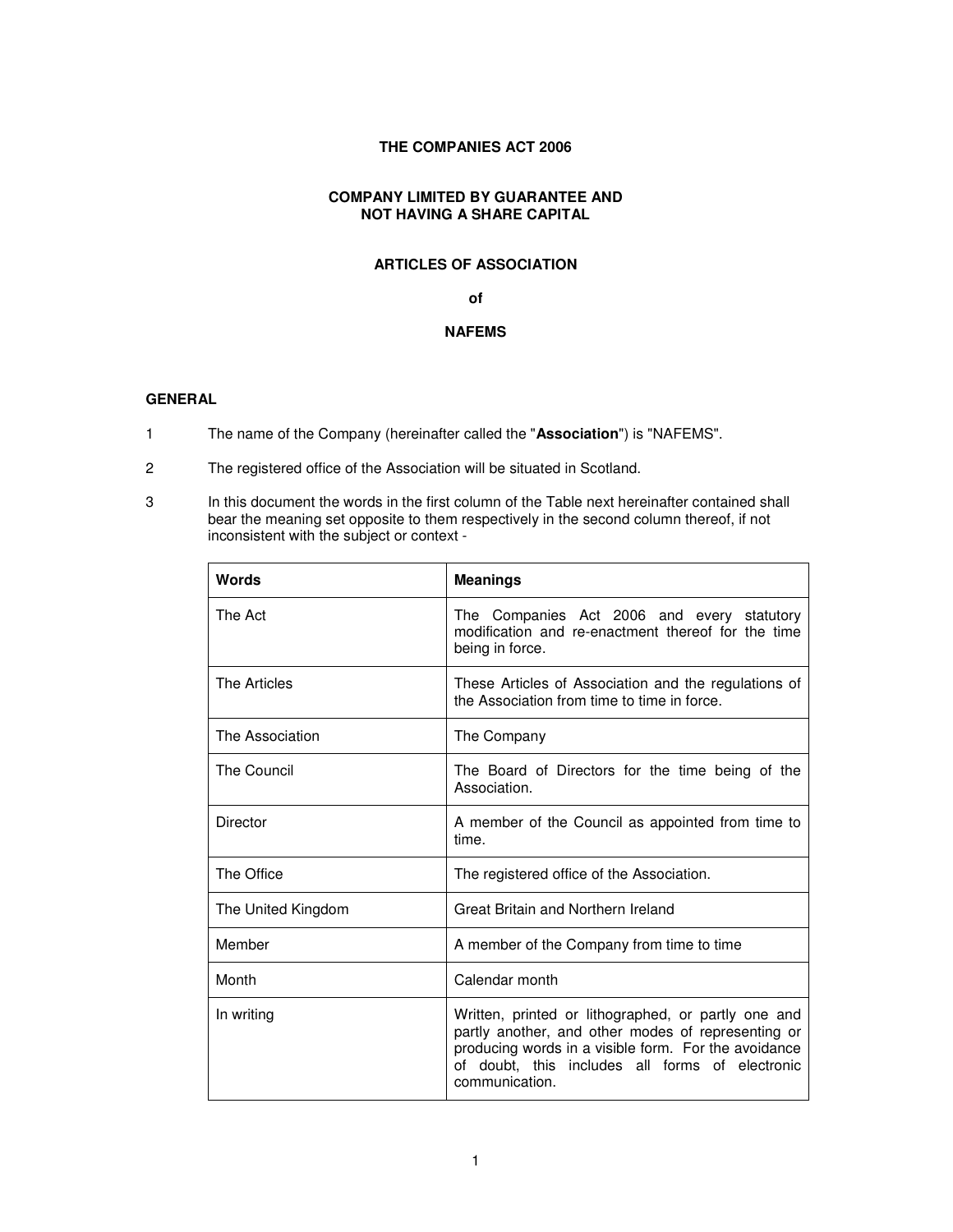| Clear days | In relation to the period of notice means that period<br>excluding the day when the notice is given or<br>deemed to be given and the day for which it is given<br>or on which it is to take effect. |
|------------|-----------------------------------------------------------------------------------------------------------------------------------------------------------------------------------------------------|
|            |                                                                                                                                                                                                     |

Words importing the singular number only shall include the plural number, and vice versa.

Words importing the masculine gender only shall include the feminine gender; and

Words importing persons shall include all bodies corporate.

Subject as aforesaid, any words or expressions defined in the Act shall, if not inconsistent with the subject or context, bear the same meanings in the Articles.

#### **OBJECTIVES**

- 4 To carry on business as a general Company.
- 5 To carry on any trade or business whatsoever which can in the opinion of the Directors be advantageously carried on by the Company.
- 6 The income and property of the Association shall be applied solely towards the promotion of its principal objects and no portion thereof shall be paid or transferred directly or indirectly by way or dividend, bonus or otherwise howsoever by way of profit to members of the Association and no member of its Council of Management or Governing Body shall be appointed to any office of the Association paid by salary.

Provided that nothing herein shall prevent any payment in good faith by the Association

- (a) of reasonable and proper remuneration to any officer or servant of the Association or to any member of the Association or to any member of the Council of Management or Governing Body of the Association in return for any services actually rendered to the Association;
- (b) of interest at a rate not exceeding six per cent, per annum on money lent or reasonable and proper rent for premises let by any member of the Association or of its Council of Management or Governing Body to the Association; and
- (c) to any member of its Council of Management or Governing Body of out-of-pocket expenses.

#### **MEMBERS**

- 7 The Members of the Association are those Members as at the date of the adoption of these Articles and such other persons as the Council shall admit to membership in accordance with the Articles. No person shall be admitted as a Member of the Association unless he is approved by the Council. Every person who wishes to become a Member shall deliver to the Association an application for membership in such form as the Council require executed by him.
- 8 A Member may at any time withdraw from the Association by giving at least seven clear days' notice in writing to the Association. Membership shall not be transferable and shall cease on death or liquidation. Any Member who is six months in arrears in payment of his annual subscription may automatically cease to be a Member, subject to the discretion of the Council. Any person ceasing for any reason to be a Member shall remain liable for and shall pay to the Association all monies which at the time of his ceasing to be a Member may be due from him to the Association for subscription money or otherwise and shall remain liable in terms of Clause 10 of the Articles.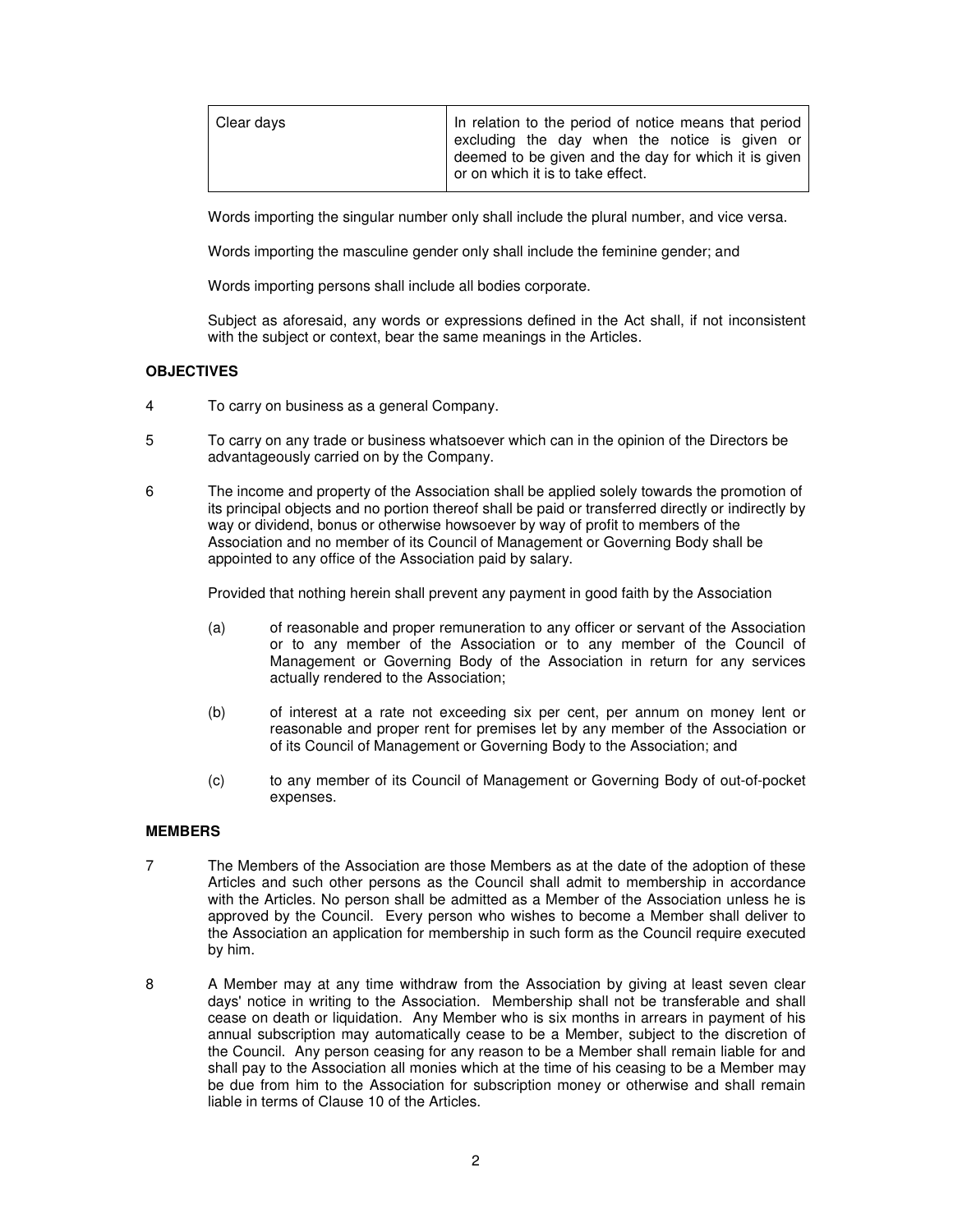9 A Member may consist of a group or a single Company with a multi-site membership. Full group Members shall have voting rights based on the number of full memberships which the group membership covers.

## **LIABILITY OF MEMBERS AND WINDING UP**

- 10 The liability of each Member is limited to £10. Each Member of the Association undertakes to contribute such amount as may be required (not exceeding Ten Pounds (£10.00) Sterling) to the assets of the Association if it is wound up while he is a Member or within one year after he ceases to be a Member, for:
	- (a) payment of the debts and liabilities of the Company contracted before he ceased to be a Member; and
	- (b) the costs, charges and expenses of winding up; and
	- (c) for the adjustment of the rights of the contributions amongst themselves.

### **SUBSCRIPTIONS**

- 11 Every member shall pay to the Association such subscription as the Council shall from time to time determine.
- 12 Once paid, the subscription fee for each Member is non-refundable.

# **GENERAL MEETINGS**

- 13 The Association shall not be required to hold an annual general meeting.
- 14 The Council may whenever they think fit convene a general meeting, and general meetings shall also be convened on such requisition, or in default may be convened by such requisitionists, as provided by section 303 of the Act.
- 15 Fourteen clear days' notice in writing at the least of every general meeting, specifying the place, the day and the hour of meeting, and in the case of special business the general nature of that business shall be given in manner hereinafter mentioned to such persons as are under the Articles or under the Act entitled to receive such notices from the Association.
- 16 The accidental omission to give notice of a meeting to, or the non-receipt of such notice by, any person entitled to receive notice thereof shall not invalidate any resolution passed, or the proceedings, at that meeting.

#### **PROCEEDINGS AT GENERAL MEETINGS**

- 17 All business shall be deemed special that is transacted at a general meeting, with the exception of the consideration of the income and expenditure account and balance sheet, and the reports of the Council and of the Auditors, the election of members of the Council in the place of those retiring and the appointment of, and the fixing of the remuneration of, the Auditors.
- 18 No business shall be transacted at any general meeting unless a quorum is present when the meeting proceeds to business. Save as herein otherwise provided one hundred members present shall be a quorum.
- 19 If within half an hour from the time appointed for the holding of a general meeting a quorum is not present, the meeting, if convened on the requisition of members, shall be dissolved; in any other case it shall stand adjourned to the same day in the next week, at the same time and place, or to such other day and at such time and place as the Council may determine.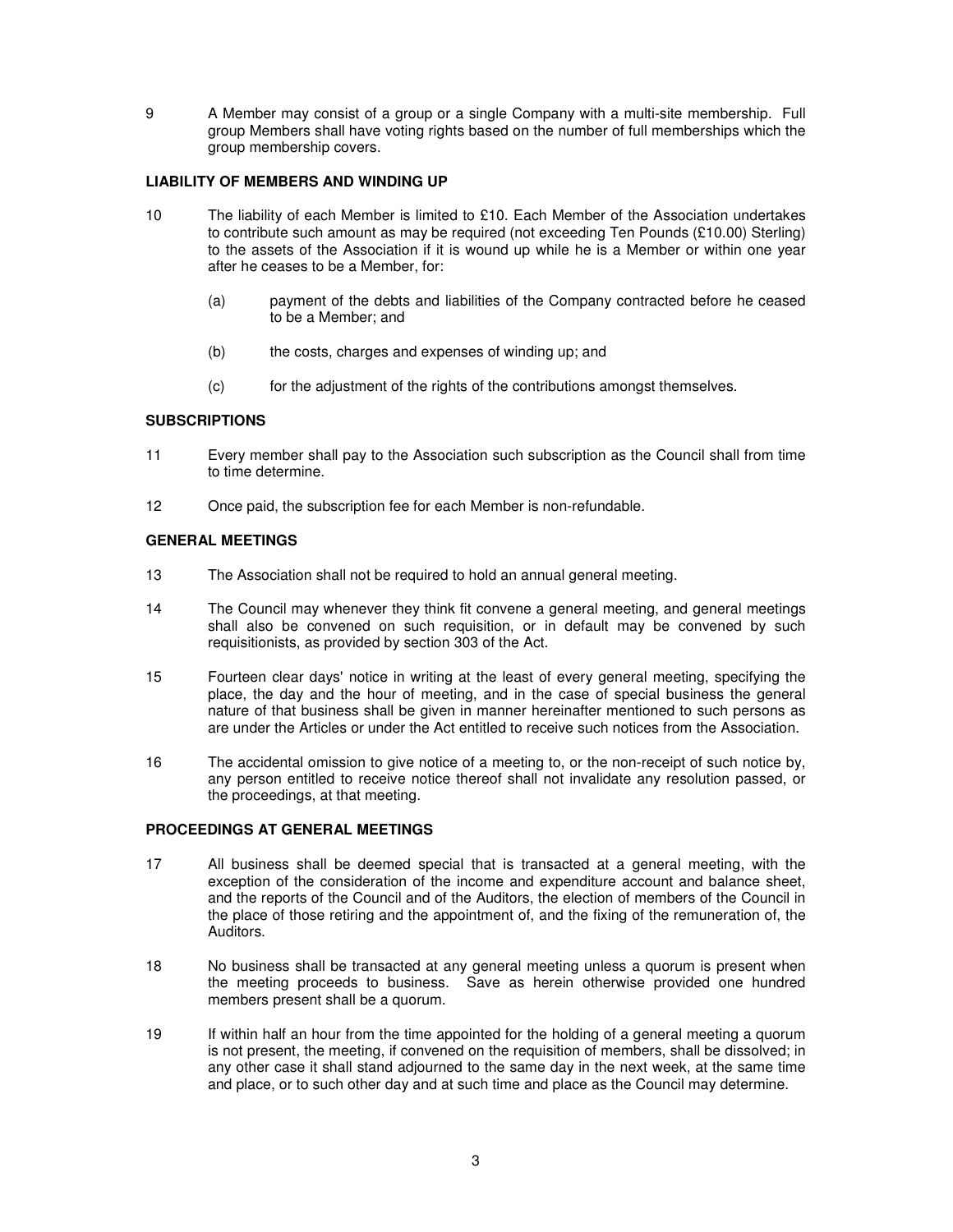- 20 The Chairman (if any) of the Council shall preside as Chairman at every general meeting, but if there be no such Chairman, or if at any meeting he shall not be present within fifteen minutes after the time appointed for holding the same, or shall be unwilling to preside, the members present shall choose some Director or if no such Director be present, or if all the Directors present decline to take the chair, they shall choose some member of the Association who shall be present to preside.
- 21 The Chairman may, with the consent of any meeting at which a quorum is present (and shall if so directed by the meeting) adjourn the meeting from time to time, and from place to place, but no business shall be transacted at any adjourned meeting other than the business left unfinished at the meeting from which the adjournment took place. Whenever a meeting is adjourned for thirty days or more, notice of the adjourned meeting shall be given in the same manner as of an original meeting. Save as aforesaid, the members shall not be entitled to any notice of an adjournment, or of the business to be transacted at an adjourned meeting.
- 22 At any general meeting a resolution put to the vote of the meeting shall be decided on a show of hands, unless a poll is, before or upon the declaration of the result of the show of hands, demanded by the Chairman or by at least twenty members present in person or by proxy, or by a member or members present in person or by proxy and representing onetenth of the total voting rights of all the members having the right to vote at the meeting, and unless a poll be so demanded a declaration by the Chairman of the meeting that a resolution has been carried, or carried unanimously or by a particular majority, or lost, or not carried by a particular majority, and an entry to that effect in the minute book of the Association shall be conclusive evidence of the fact without proof of the number or proportion of the votes recorded in favour of or against that resolution. The demand for a poll may be withdrawn.
- 23 Subject to the provisions of Article 26, if a poll be demanded in manner aforesaid, it shall be taken at such time and place, and in such manner, as the Chairman of the meeting shall direct, and the result of the poll shall be deemed to be the resolution of the meeting at which the poll was demanded.
- 24 No poll shall be demanded on the election of a Chairman of a meeting, or on any question of adjournment.
- 25 In the case of an equality of votes, whether on a show of hands or on a poll, the Chairman of the meeting shall be entitled to a second or casting vote.
- 26 The demand of a poll shall not prevent the continuance of a meeting for the transaction of any business other than the question on which a poll has been demanded.
- 27 Subject to the provisions of the Act a resolution in writing signed by all the members for the time being entitled to receive notice of and to attend and vote at a general meetings (or being corporations by their duly authorised representatives) shall be as valid and effective as if the same had been passed at a general meeting of the Association duly convened and held.

## **VOTES OF MEMBERS**

- 28 Subject as hereinafter provided, every member shall have one vote at every general meeting of the Association.
- 29 Save as herein expressly provided, no member other that a member duly registered, who shall have paid every subscription and other sum (if any) which shall be due and payable to the Association in respect of his membership, shall be entitled to vote on any question either personally or by proxy.
- 30 The Association accepts no responsibility to verify the identity of any corporate representative for a member and shall proceed on the basis of good faith.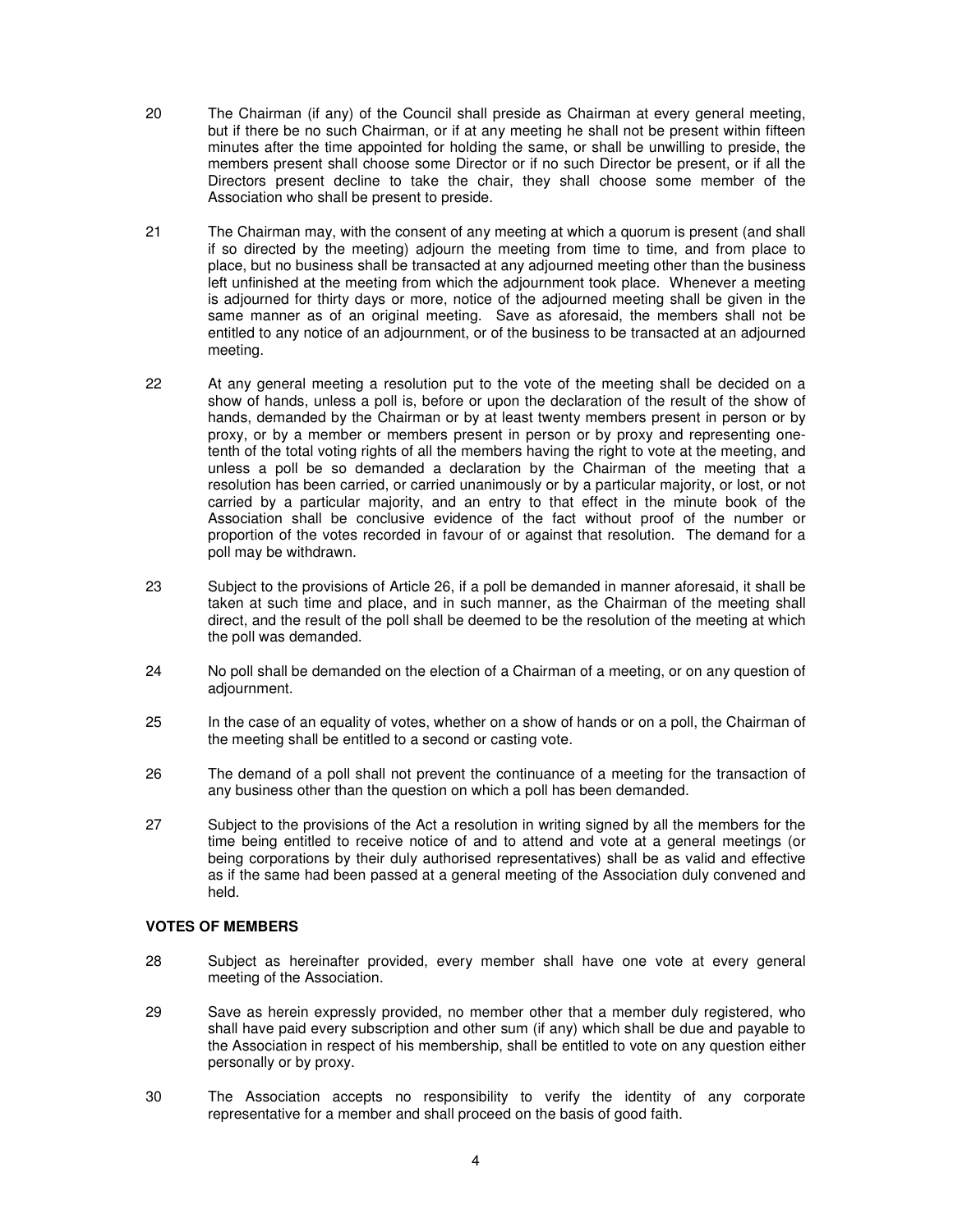- 31 No objection shall be raised to the qualification of any voter except at the meeting or adjourned meeting at which the vote objected to is tendered, and every vote not disallowed at the meeting shall be valid. Any objection made in due time shall be referred to the Chairman whose decision shall be final and conclusive.
- 32 Votes may be given on a poll either personally or by proxy. On a show of hands a member present only by proxy shall have no vote. A corporation may vote by its duly authorised representative appointed as provided by section 323 of the Act. A proxy need not be a member.
- 33 The instrument appointing a proxy shall be in writing under the hand of the appointer or his attorney duly authorised in writing, or if such appointer is a corporation either under its common seal, or under the hand of some officer duly authorised in that behalf.
- 34 The instrument appointing a proxy and the power of attorney or other authority (if any) under which it is signed or a notarially certified or office copy thereof shall be deposited at the Office not less than forty-eight hours before the time appointed for holding the meeting or adjourned meeting at which the person named in the instrument proposes to vote, or in the case of a poll not less than twenty-four hours before the time appointed for the taking of the poll, and in default the instrument of proxy shall not be treated as valid. No instrument appointing a proxy shall be valid after the expiration of twelve months from the date of its execution.
- 35 A vote given in accordance with the terms of an instrument of proxy shall be valid notwithstanding the previous death or insanity of the principal or revocation of the proxy or of the authority under which the proxy was executed, provided that no intimation in writing of the death, insanity or revocation as aforesaid shall have been received at the Office before the commencement of the meeting or adjourned meeting at which the proxy is used.
- 36
- (a) Any instrument appointing a proxy shall be in the following form or as near thereto as circumstances will admit-

"NAFEMS

"l/We of being a

member/members of NAFEMS (the "**Association**") hereby appoint

of or failing him

of as my/our proxy to vote for me/us on my/our behalf at the General Meeting of the Association to be held on 20, and at any adjournment thereof."

Signed this day of , 20"

(b) Where it is desired to afford members an opportunity of voting for or against a resolution the instrument appointing a proxy shall be in the following form or a form as near thereto as circumstances admit:-

"NAFEMS

"l/We of

being a member/members of NAFEMS (the "**Association**") hereby appoint of the contract of the contract of  $\sim$  . Or failing him,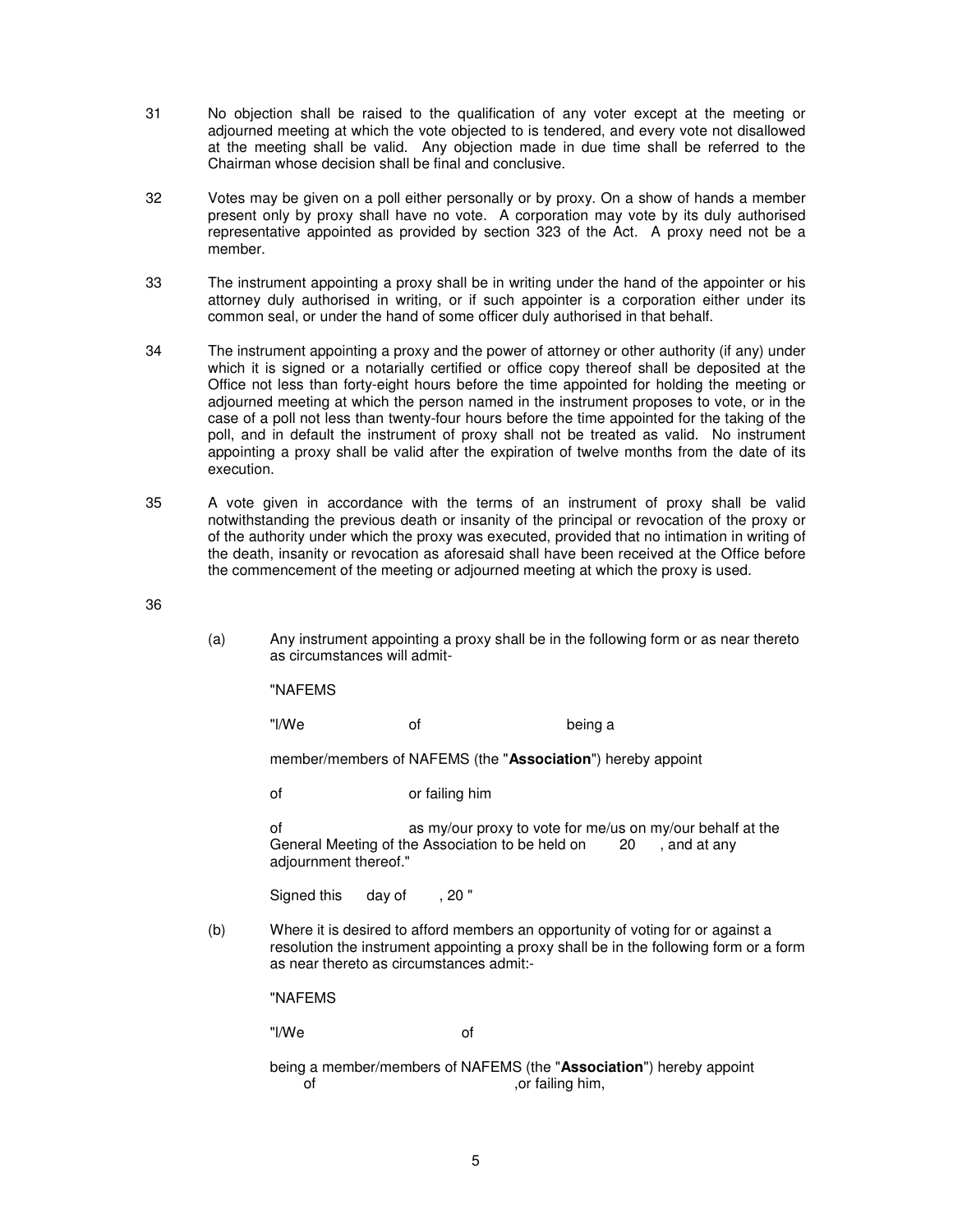of example of the state of the state of the state of the state of the state of the state of the state of the state of the state of the state of the state of the state of the state of the state of the state of the state of at the General Meeting of the Association to be held on the day of 20 , and at any adjournment thereof.

Signed this day of , 20.

This form is to be used in favour of/against\* the resolution.

Unless otherwise instructed, the proxy will vote as he thinks fit.

\*Strike out whichever is not desired.

(c) The instrument appointing a proxy shall be deemed to confer authority to demand or join in demanding a poll.

### **COUNCIL OF MANAGEMENT**

- 37 Until otherwise determined by an Ordinary Resolution of the Members, the number of Directors shall not be less than 3 nor more than 14.
- 38 At the first Council Meeting called after the first anniversary of the adoption of these articles and at annual intervals thereafter, one-third of the Directors for the time being, or if their number is not a multiple of three then the number nearest to one-third shall retire from office.
- 39 The Directors to retire shall be those who have been longest in office since their last election or appointment. As between members of equal seniority, the members to retire shall in the absence of agreement be selected from among them by lot. The length of time a member has been in office shall be computed from his last election or appointment. A retiring member of the Council shall be eligible for re-election.
- 40 The Council may from time to time appoint any person as a Director either to fill a casual vacancy or by way of addition to the Council, provided that the prescribed maximum be not thereby exceeded.
- 41 Each Director shall be appointed by way of election by the current Council at a Council meeting. Election will occur by way of simple majority. Each member of the Association is eligible to recommend a Member to the Council for consideration as a Director if deemed appropriate by the majority of the Council.
- 42 The Council may, at the Council meeting at which a Director retires in manner aforesaid, fill up the vacated office by electing a person thereto, and in default the retiring member shall, if offering himself for re-election, be deemed to have been re-elected unless at such Council meeting it is expressly resolved not to fill such vacated office, or unless a resolution for the re-election of such member shall have been put to the Council meeting and lost.
- 43 The Council may from time to time increase or reduce the number of members of the Council and determine in what rotation such increased or reduced number shall go out of office, and may make the appointments necessary for effecting any such increase.
- 44 In addition, the Association may by Extraordinary Resolution remove any Director, and may by an Ordinary Resolution appoint another qualified member in his stead; but any person so appointed shall retain his office so long only as the member in whose place he is appointed would have held the same if he had not been removed.

# **POWERS OF THE COUNCIL**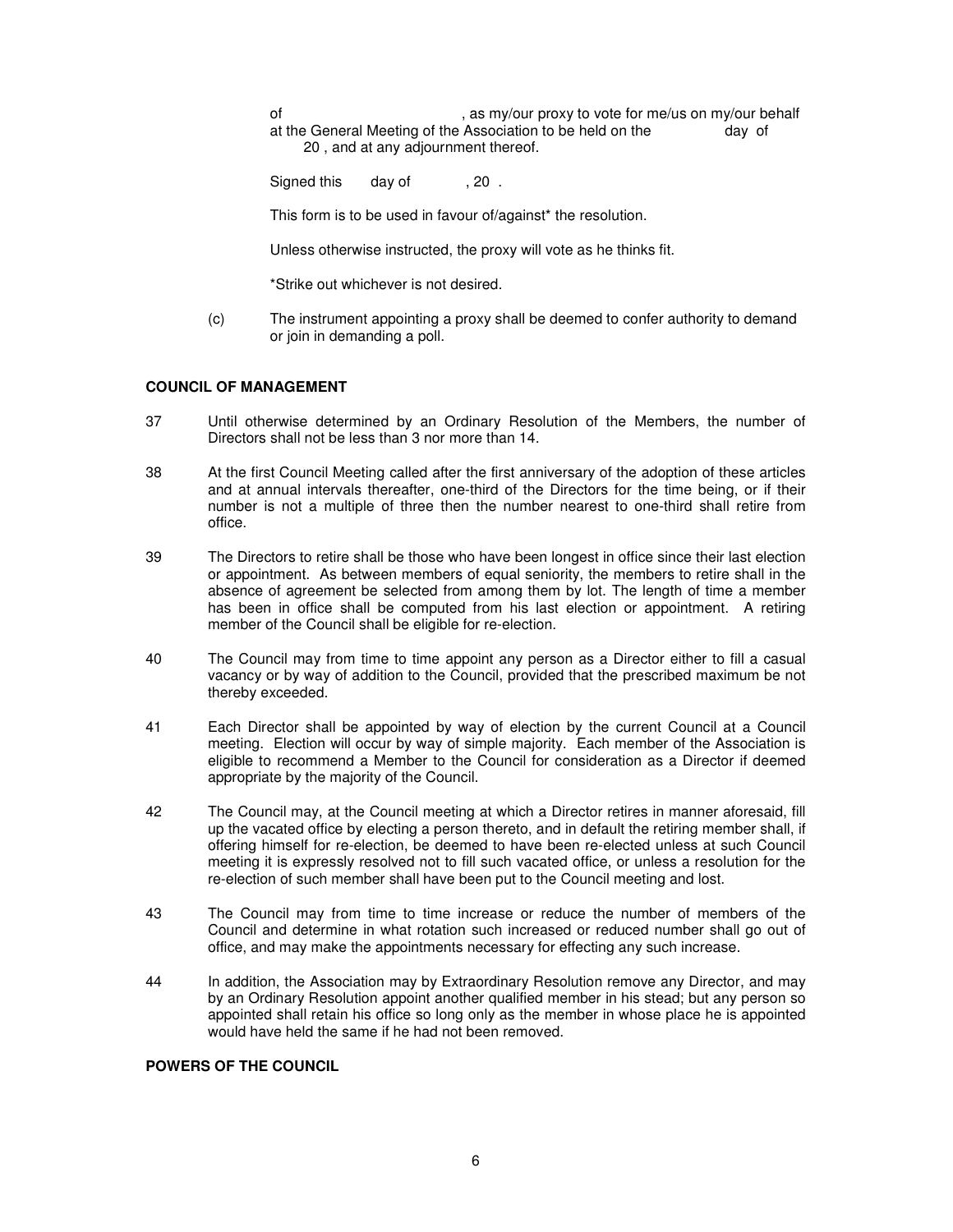45 The members for the time being of the Council may act notwithstanding any vacancy in their body, provided always that in case the members of the Council shall at any time be or be reduced in number to less than the minimum number prescribed by or in accordance with the Articles, it shall be lawful for them to act as the Council for the purpose of admitting persons to membership of the Association or filling up vacancies in their body, but not for any other purpose.

## **CALLING A COUNCIL MEETING**

- 46 Any Director may call a Council meeting by giving notice of the meeting to the Directors.
- 47 Notice of any Council meeting must indicate:
	- (a) its proposed date and time;
	- (b) where it is to take place; and
	- (c) if it is anticipated that a Director participating in the meeting will not be in the same place, how it is proposed that they should communicate with each other during the meeting.
- 48 Reasonable notice of a Council meeting must be given to each Director. Notice of a Council meeting must be given to each Director, but need not be in writing
- 49 The Council is required to hold a Council Meeting every year to deal with the resignation and appointment of Directors.

# **PARTICIPATION IN DIRECTORS' MEETINGS**

- 50 Subject to the Articles, Directors "**participate**" in a Directors' meeting, or part of a Directors meeting, when:
	- (a) the meeting has been called and takes place in accordance with the Articles; and
	- (b) they can communicate to the others any information or opinions they have on any particular item of the business of the meeting.
- 51 In determining whether directors are participating in a Directors' meeting, it is irrelevant where any Director is or how they communicate with each other.
- 52 If all the Directors participating in a meeting are not in the same place, they may decide that the meeting is to be treated as taking place wherever any of them is.

#### **DISQUALIFICATION OF MEMBERS OF THE COUNCIL**

- 53 The office of a member of the Council shall be vacated:-
	- (a) If he becomes bankrupt or makes any arrangement or composition with his creditors generally.
	- (b) If he becomes of unsound mind.
	- (c) If by notice in writing to the Association he resigns his office.
	- (d) If he does not participate in 4 Council meetings in succession, subject to the discretion of the Council.
	- (e) If he ceases to hold office by virtue of any provision of the Act or he becomes prohibited by law from being a Director of a company.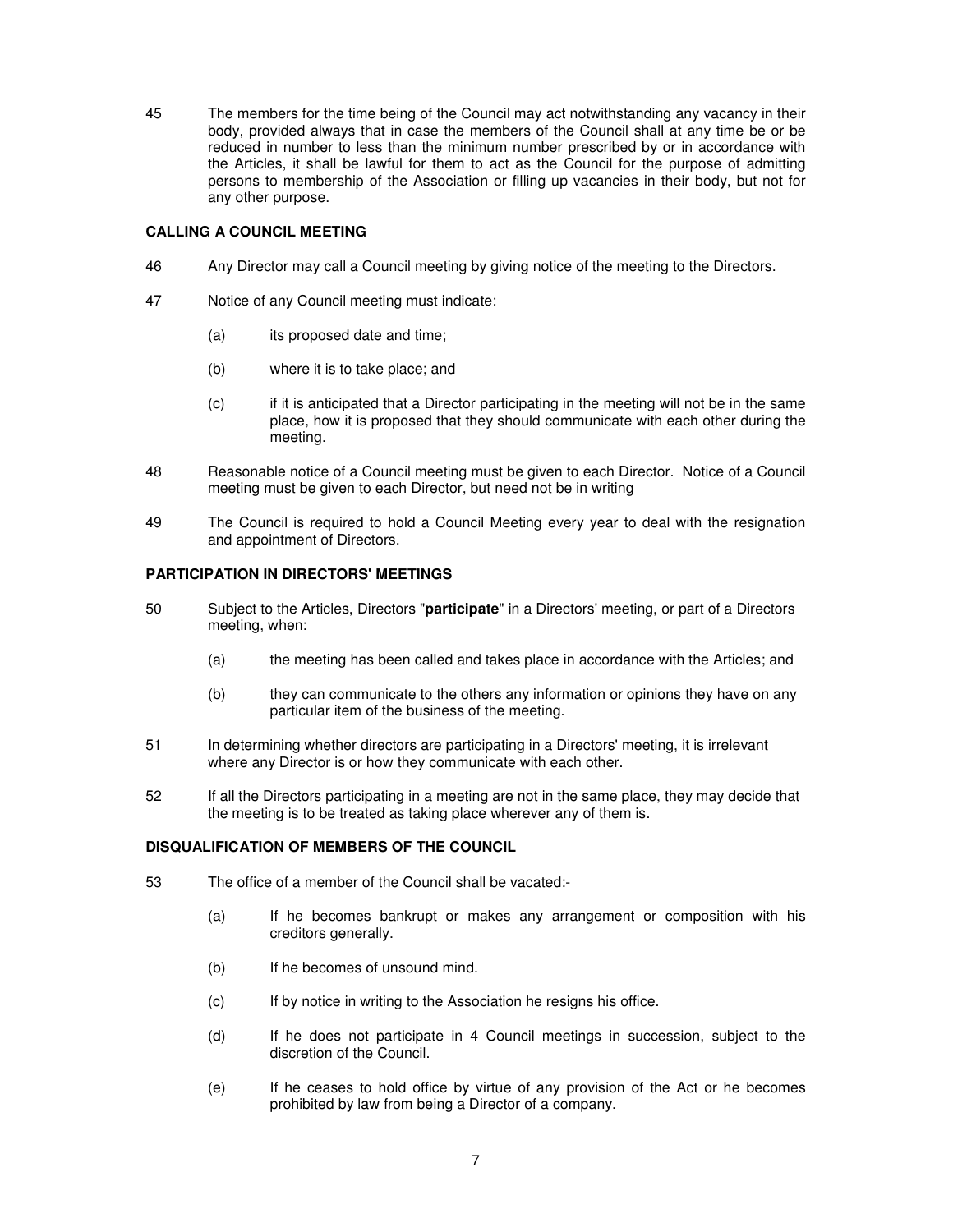#### **PROCEEDINGS OF THE COUNCIL**

- 54 The Council may meet together for the dispatch of business, adjourn and otherwise regulate their meetings as they think fit, and determine the quorum necessary for the transaction of business. Unless otherwise determined, three shall be a quorum. Questions arising at any meeting shall be decided by a majority of votes. In case of an equality of votes the Chairman shall have a second or casting vote.
- 55 The Council shall from time to time elect a Chairman who shall be entitled to preside at all meetings of the Council at which he shall be present, and may determine for what period he is to hold office, but if no such Chairman be elected, or if at any meeting the Chairman be not present within five minutes after the time appointed for holding the meeting and willing to preside, the Directors present shall choose one of their number to be Chairman of the meeting.
- 56 A meeting of the Council at which a quorum is present shall be competent to exercise all the authorities, powers and discretions by or under the regulations of the Association for the time being vested in the Council generally.
- 57 The Council may delegate any of their powers to committees consisting of such member or Directors as they think fit, and any committee so formed shall, in the exercise of the powers so delegated, conform to any regulations imposed on it by the Council. The meetings and proceedings of any such committee shall be governed by the provisions of the Articles for regulating the meetings and proceedings of the Council so far as applicable and so far as the same shall not be superseded by any regulations made by the Council.
- 58 All acts bona fide done by any meeting of the Council or any committee of the Council, or by any person acting as a Director, shall, notwithstanding it be afterwards discovered that there was some defect in the appointment or continuance in office or any such member or person acting as aforesaid, or that they or any of them were disqualified, be as valid as if every such person had been duly appointed or had duly continued in office and was qualified to be a member of the Council.
- 59 A resolution in writing signed by all the Directors or of any committee of the Council who are entitled to receive notice of a meeting of the Council or of such committee shall be as valid and effectual as if it had been passed at a meeting of the Council or of such committee duly convened and constituted.

# **CONFLICTS OF INTEREST**

- 60 Each of the Directors shall, in exercising his functions in his capacity as a Director, act in the interests of the Association, and in particular must:-
	- (a) act in good faith in a way that would be most likely to promote the success of the Association to the benefit of the purposes of the Association;
	- (b) seek, in good faith, to ensure that the Association acts in a manner which is consistent with and furthers its purposes;
	- (c) act with such care and diligence as is reasonable to expect a person who is managing the affairs of another person, having regard in particular:
		- (i) to any special knowledge or experience that he has or holds himself out as having, and
		- (ii) if he acts in the course of a business or profession, to any special knowledge or experience that it is reasonable to expect of a person acting in the course of that kind of business or profession;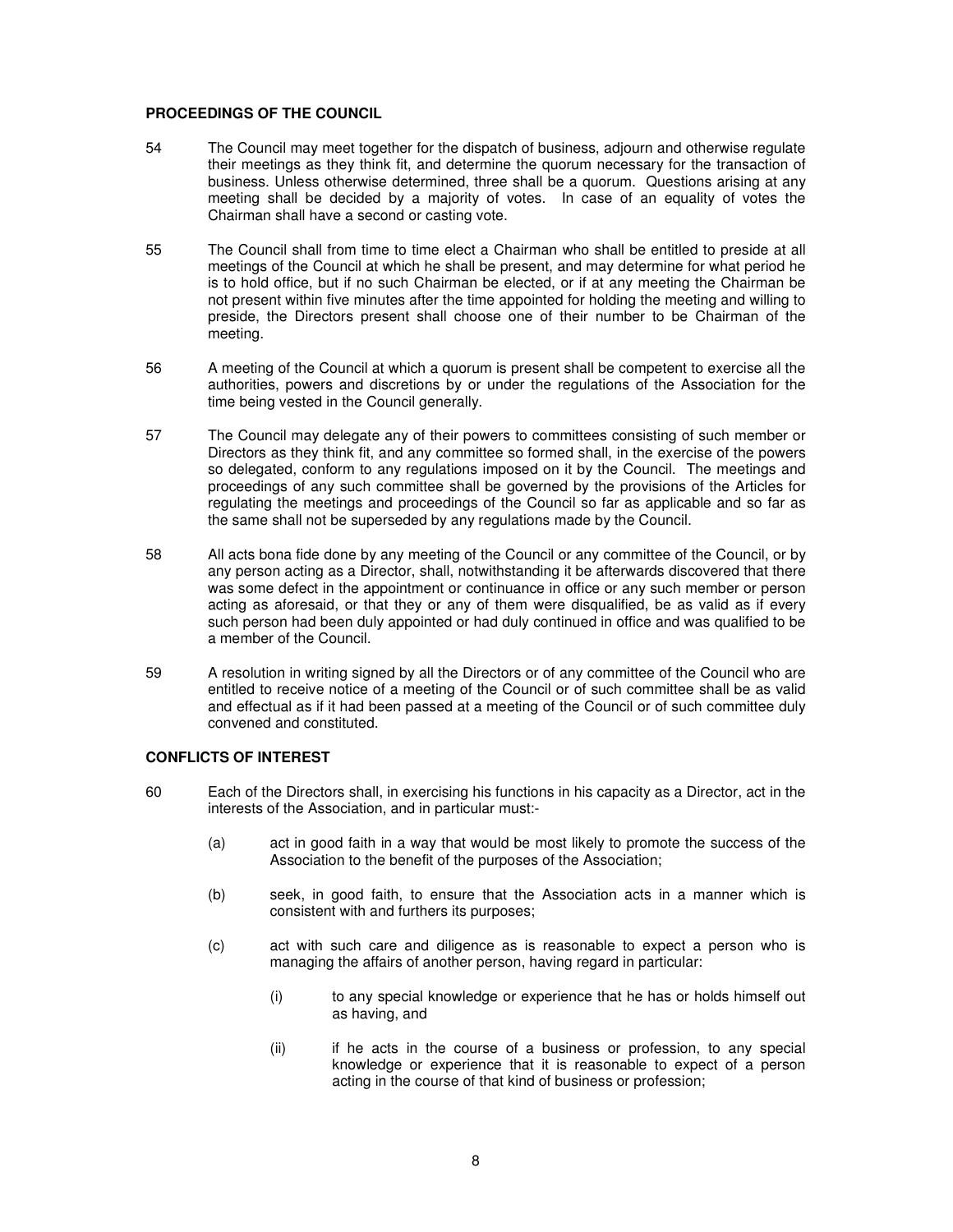- 61 Where there are circumstances capable of giving rise to a conflict of interest between the Association and any person or entity responsible for the appointment of a Director, the Director must:-
	- (a) declare the conflicting interest;
	- (b) put the interests of the Association first before that of the person responsible for the Director's appointment; or
	- (c) where any other duty prevents the Director from putting the interests of the Association first or the Director is incapable of putting the interests of the Association first:
		- (i) be absent from the meeting for the deliberation or that matter (unless expressly invited to remain in order to provide information);
		- (ii) not participate in any deliberation;
		- (iii) not be counted in the quorum for that part of the meeting; and
		- (iv) be absent during the vote and have no vote on the matter.
- 62 For the purposes of this article, references to proposed decisions and decision-making processes include any Directors' meeting or part of a Directors' meeting.
- 63 If a question arises at a meeting of Directors or of a committee of Directors as to the right of a Director to participate in the meeting (or part of the meeting) for voting or quorum purposes, the question must, before the conclusion of the meeting, be referred to the Chairman whose ruling in relation to any Director other than the Chairman is to be final and conclusive.
- 64 If any question arises at a meeting of Directors or of a committee of Directors as to the right of the Chairman to participate in the meeting (or part of the meeting) for voting or quorum purposes, the question must be decided by a decision of the Directors at that meeting, for which purpose the Chairman must not be counted as participating in the meeting (or that part of the meeting) for voting or quorum purposes.

# **INDEMNITY**

- 65 A Director, auditors and officers for the time being of the Association may be indemnified out of the funds of the Association against:
	- (a) any liability incurred by that Director, in connection with any negligence, default, breach of duty or breach of trust in relation to the Company or an associated company; and/or
	- (b) any other liability incurred by that Director as an officer of the Company or an associated Company.
- 66 This provision does not authorise any indemnity which would be prohibited or rendered void by any provision of the Act or by any other provision of law.

# **ACCOUNTS**

67 The Council shall cause accounting records to be kept in accordance with the requirements of the Act.